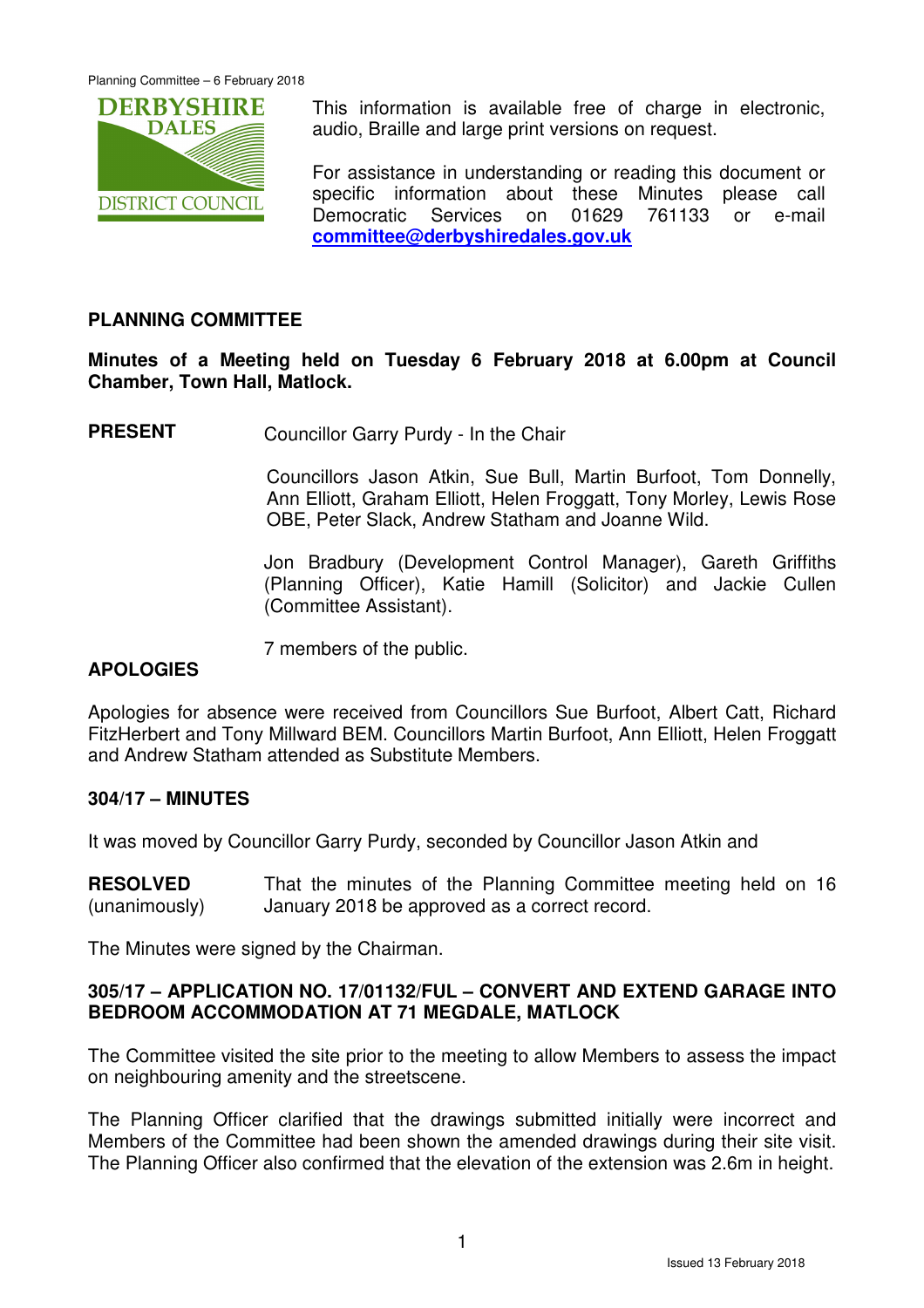In accordance with the procedure for public participation, Mrs Gillian Sanders (local resident) spoke against the application and Mr Dave Armshaw (Applicant) spoke in favour of the application.

It was moved by Councillor Jason Atkin, seconded by Councillor Peter Slack and

**RESOLVED** That planning permission be granted, subject to the conditions set out in the report.

**Voting:** 

| For                | 12 |
|--------------------|----|
| <b>Against</b>     |    |
| <b>Abstentions</b> | O  |

The Chairman declared the motion carried.

## **306/17 - APPLICATION NO. 17/01117/OUT – RESIDENTIAL DEVELOPMENT OF UP TO 10 DWELLINGS (OUTLINE) AT MATLOCK TRANSPORT, NORTHWOOD LANE, DARLEY DALE**

The Committee visited the site prior to the meeting to allow Members to assess existing employment and future employment potential of the site, the impact on the character and appearance of the site and its surroundings, land drainage, tree protection and ecology matters.

Correspondence received after publication of the agenda was distributed at the meeting. This comprised a comment from Derbyshire County Council (Economy, Transport and Environment) regarding school places and broadband connection.

In accordance with the procedure for public participation, Mr Roger Yarwood (Agent) spoke in favour of the application.

It was moved by Councillor Peter Slack, seconded by Councillor Joanne Wild and

**RESOLVED** (unanimously) That planning permission be refused for the reasons set out in the report.

## **307/17 - APPLICATION NO. 17/00381/OUT – ERECTION OF COMMERCIAL UNITS FOR B1(a), B1(c) AND B8 USE AT FIELD NORTH OF GP PRODUCE, THE HILL, CROMFORD**

The Committee visited the site prior to the meeting to allow Members to assess the impact on the character and appearance of the site and its surroundings.

In accordance with the procedure for public participation, Mr Roger Yarwood (Agent) spoke in favour of the application.

It was moved by Councillor Lewis Rose OBE, seconded by Councillor Tom Donnelly and

#### **RESOLVED** (unanimously) 1. That planning permission be refused for the reason(s) set out in the report.

2. That Officers investigate the possibility of placing a group Tree